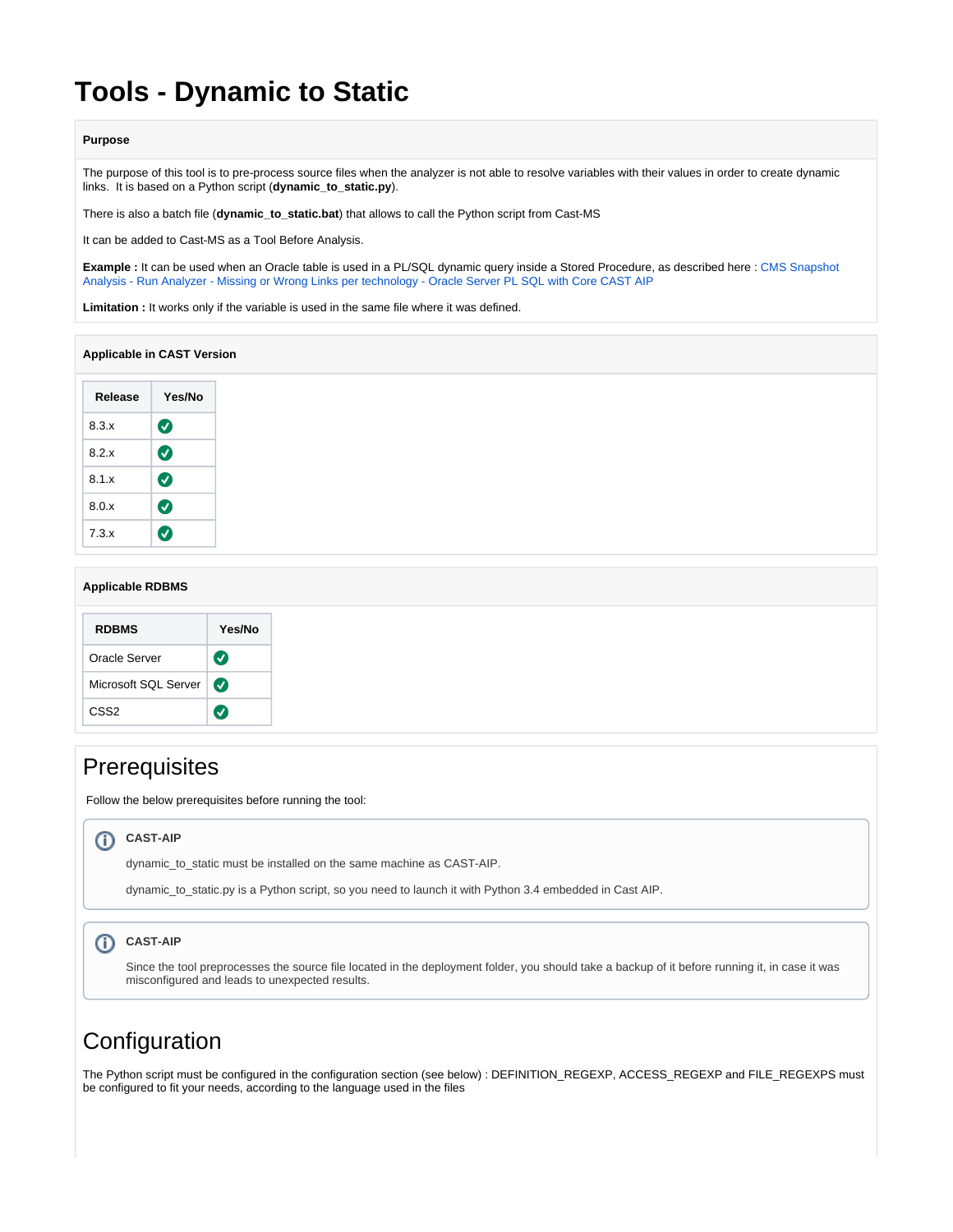```
Configuration Section - dynamic_to_static.py
```

```
#DEFINITION REGEXP
                                                           \pm\pm\pm# This is the regular expression to match variable assignation.
                                                           ## It must contain two capture groups :
                                                           \pm# the first one is the name of the variable,
                                                           \pm# the second one is the value assigned to the variable
                                                           #\pm#define var = 'my_schema';
# Example :
                                                                 #\ddagger## DEFINITION REGEXP = re.compile(r"define\s+(\w+)\s*=\s*'(\w+)';")
                                                           \pm## variable name : var
                                                           \pm# value : my_schema
                                                           \pm\pm\pmDEFINITION_REGEXP = re.compile(r"define\s+(\w+)\s*=\s*'(\w+)';", re.IGNORECASE)
ACCESS REGEXP
\pm#\ddagger\pm# This is the regular expression to match variable use.
                                                           \pm# It must contain one capture group: the name of the variable
                                                           \pm\pm# Example :
                delete from &var..my table;
                                                                 #### ACCESS_REGEXP = re.compile(r'\ \ (\w+) \.')
\pm\pm# variable name : var
\pm\pm\pm\texttt{ACCESS\_REGEXP} = \texttt{re.compile(r'\&(\w+))}.')file_encodings = ( 'latin1', 'utf-8', 'windows-1253' )FILE REGEXPS = [ re.compile("([\w\.]+\.sql)", re.IGNORECASE) ] # case insensitive
```
It uses two regular expressions to be configured : one for variable assignment, one for variable use. These regular expressions should be configured according to the technology (the tool could be improved with some default regular expressions by technology)

 $#$ 

Launch dynamic\_to\_static